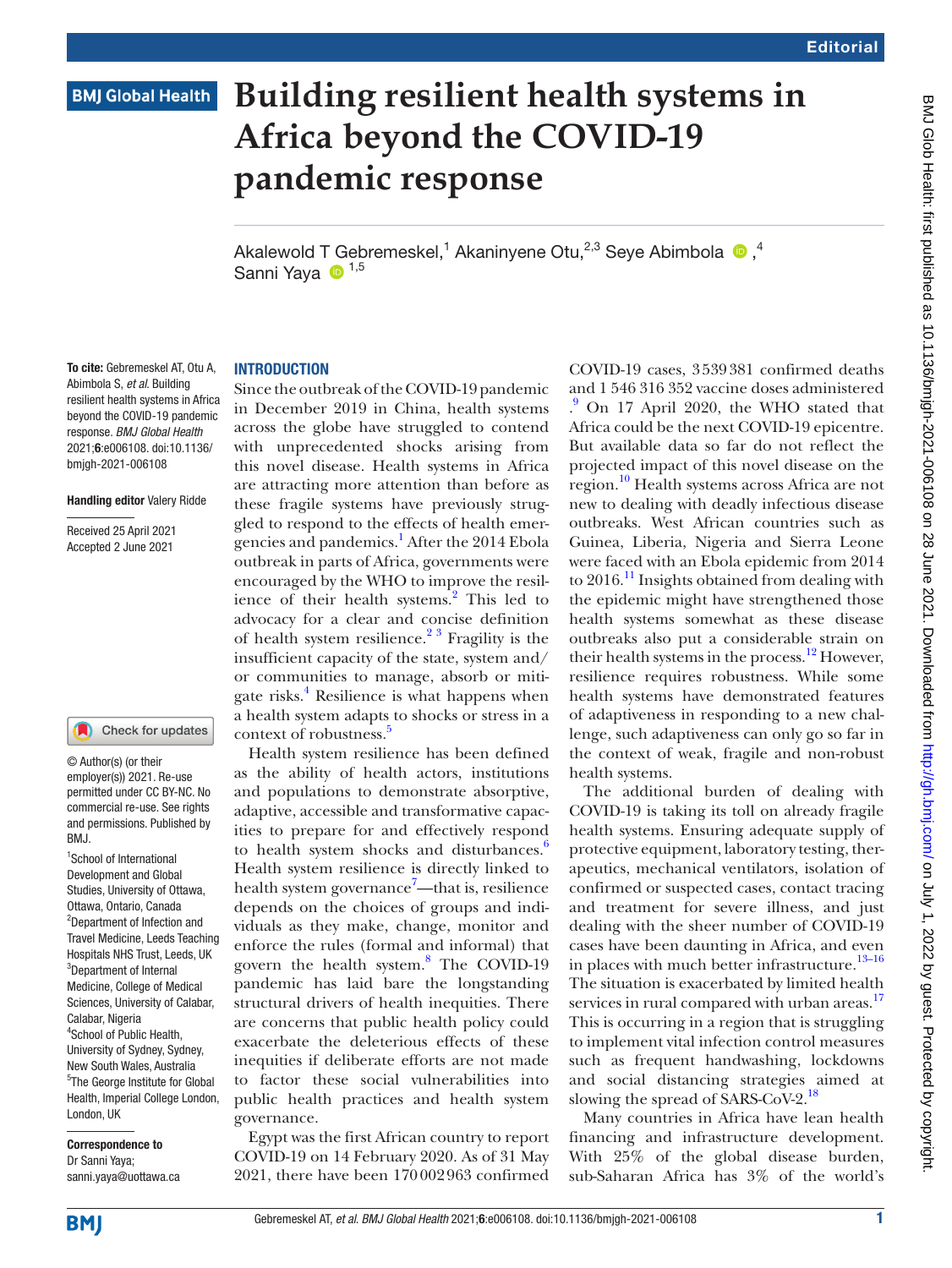health manpower. $^{19}$  One in three Africans—422 million people—are estimated to earn below \$1 a day<sup>20</sup> in rural areas. Weak health systems response to the COVID-19 pandemic could easily precipitate a monumental socioeconomic crisis. $^{21}$  $^{21}$  $^{21}$  There is a clear and present need to improve the resilience of health systems across Africa. It is an inevitably daunting task (given variations across the continent) which WHO has been at the forefront of championing. $22\frac{22\frac{23}{2}}{2}$ 

Understanding the resilience of health systems to COVID-19 calls for cross-country (within Africa and beyond) comparative analyses of the technical<sup>[4](#page-3-2)</sup> and political response to the pandemic. $24$  In this article, we highlight four health system challenges to controlling COVID-19,and offer potential strategies to address them, considering the nuances of the systems across Africa and their widely varying current level of resilience.<sup>25</sup>

# COMMUNITY AND COMMUNITY HEALTH WORKER ENGAGEMENT

Community engagement plays role in resilience, and community health workers serve as a bridge between communities and health systems,  $26$  but are only 3% of the world's health manpower.<sup>[19](#page-4-3)</sup> This gap has been magnified by the COVID-19 pandemic with limited community engagement in health planning and delivery, poor risk communication and advocacy. The population density of community health workers varies across Africa, from 0.5 to 1 per 1000 people. Community health workers are organised in very different ways across various African countries. In many countries, they receive narrowly focused training, are largely underpaid, are under-utilised and are poorly integrated in health systems in the region. $27$ These deficiencies are likely to have impacted negatively on the COVID-19 response at the community level.

Most public health measures to control COVID-19 are required to be implemented at community level, and so community health workers are playing a pivotal role in fighting the COVID-19 pandemic, especially in weak health systems.<sup>27</sup> However, pre-existing shortage of community health workers is affecting their capacity to respond to COVID-19, a pandemic that has revealed that community health workers are equally exposed to infections and mental health related risks with the later tending to be under-recognised and poorly managed.<sup>[28](#page-4-11)</sup> Barriers to community engagement with health include limited logistic supply, fragmentation of services, poor coordina-tion and competing non-governmental organisations.<sup>[29](#page-4-12)</sup>

To build resilient health systems, securing community buy-in is vital. Priority should be given to addressing social determinants of health as critical components for achieving universal health coverage. $30\,31$  In South Africa, for example, the unique challenges of the COVID-19 pandemic changed the way community organisations worked for the better. Organisations that worked in silos during other emergencies had to pool their expertise and resources to form collaborative networks, with

positive results.[32](#page-4-14) In Tanzania, a combination of financial and non-financial incentives was shown to be effective in boosting the motivation and satisfaction of health workers.<sup>[33](#page-4-15)</sup> The provision of non-financial incentives, such as community recognition, acquisition of knowledge and skills as well as personal development, appear to be low-hanging fruits that could be harnessed even in lowresource settings. There is a need to adjust the training of community health workers to produce broadly proficient community workers who can address multiple health problems.

Mottos like 'universal health coverage' and 'no one left behind' cannot be achieved without training and deploying more community health workers. These health workers will require infection prevention training and improved access to physical and mental health services.<sup>[28](#page-4-11)</sup> They will need to be supported by the establishment of more rapid resource flow channels and integrating technology to create robust health information systems.<sup>34</sup> Improving job satisfaction among health workers is crucial and this is likely to be achieved by providing both professional and financial incentives[.29](#page-4-12) Advocacy will be required at several levels to promote respect and protect the community health role within the formal health system.<sup>[34](#page-4-16)</sup>

## MEDICAL AND DIAGNOSTIC SUPPLIES

Lack of investment in medical and diagnostic supplies has made it harder for African nations to effectively respond to COVID-19 along with other health issues such as the HIV/AIDS pandemic and maternal and child health. Early on in the COVID-19 pandemic, there were reports of lack of personal protective equipment, shortage of intensive care units and ventilators in Egypt, Kenya, South Africa and Zimbabwe.<sup>35</sup> All African countries are net importers of medical and pharmaceutical products, with Africa importing 94% of its pharmaceuticals in total. $36$  Local manufacturers produce  $25\% - 30\%$  of pharmaceuticals and less than  $10\%$  of medical supplies that are on the African market. $37$  In addition, largely government-led, the health product supply chains in the region appear to be inflexible for forecasting, procuring, storing, distributing and monitoring essential medicines and medical supplies.<sup>[38](#page-4-20)</sup>

Many African countries lack a national regulation system for medical products, including for medicines (drugs), vaccines, blood products, diagnostics and medical devices, which are critically important for healthcare delivery. Notably, there is evidence of shortage of medicines and supplies compared with demand leading to inefficient and low quality of healthcare and low quality of medicines especially in a poorly regulated environment.[39](#page-4-21) Lack of medicines or point-of-care diagnostic testing kits result in referrals to other facilities, thereby creating access issues among disadvantaged populations. Furthermore, the patients are exposed to long waiting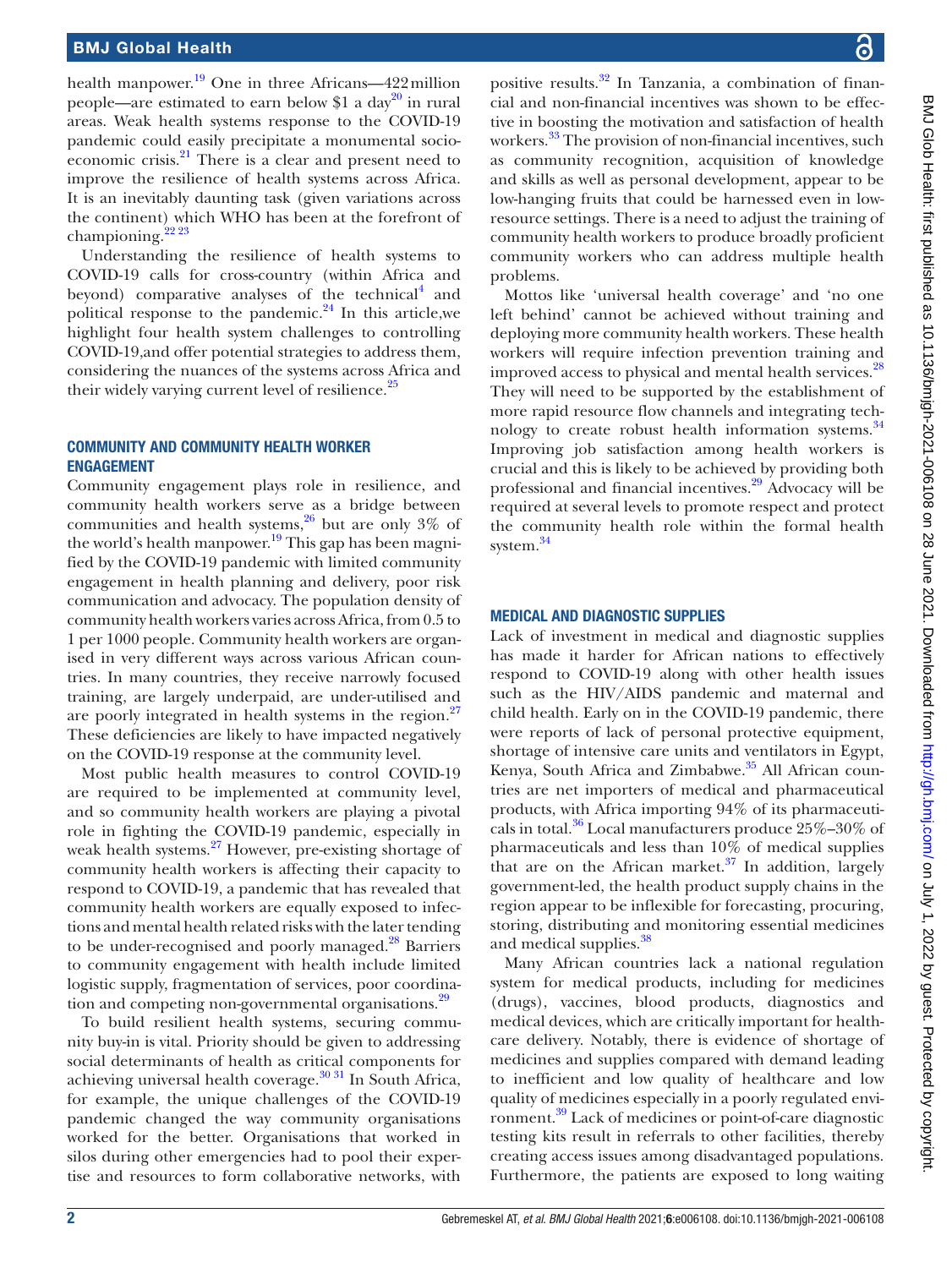times, poor infection control practices, extra costs, unsafe and low-quality healthcare.

During the current COVID-19 pandemic, intra-country supply chains within many African countries appear to have been affected in the same way as extra-continental supply chains. COVID-19 has affected passenger and cargo transport with direct impacts on supply chains within the region. The border closures have also slowed and even halted the flow of goods in many countries. This pandemic has effectively exposed the vulnerability of the African health systems that is created by this overdependence on imports for pharmaceutical and medical supplies.

Ensuring availability of medical and diagnostic supplies will require addressing key dimensions of access such as availability and affordability. In many African countries, the government is solely responsible for providing medical and logistic supplies in the face of competing demands on scarce resources. There is a need to create collaborations between governments, pharmaceutical companies and developers of diagnostic equipment to circumvent some of the constraints relating to supply chain, prices and procurement processes. In addition, robust and effective regulatory systems are needed to guarantee the quality, safety and efficacy of medical products while promoting regional and trade and socioeconomic advancement.

### DATA GOVERNANCE AND STEWARDSHIP

Reliable health data can transform health systems by guiding policy decision and catalysing timely responses. Despite improvements in data quantity, the coverage, quality, frequency and capacity to use and manage health sector data have been limited in the region. The general availability of data on health outcomes is low at 28.9%.<sup>40</sup> Hence, reliable data on COVID-19 trends have been scarce and many governments in the region have been forced to make policy decisions 'in the dark'. $41-43$ In 1998, the WHO introduced a strategy to detect, report and effectively respond to priority diseases, and to integrate multiple existing vertical surveillance systems and linking laboratory and other data sources for public health action.<sup>[44](#page-4-24)</sup>

However, the challenges of health data generation, transmission, analyses, dissemination and utilisation for action in the region have persisted. Given the pivotal nature of this resource, the African Union has been promoting technology-assisted disease surveillance two times per day to improve COVID-19 prevention, diagnosis, treatment and control among member states.<sup>4</sup> There are debates as to whether digital health technology solutions are appropriate in rural African settings, where infrastructure such as electricity, mobile telephony and internet connectivity are lacking. Finding sustainable and cost-effective ways to mitigate these drawbacks should be the focus. The utility of paper-based data is clearly limited in the today's fast-paced world.

Actors in a health system, like any other business enterprise, need data to effectively respond to health system challenges and track progress. Enhanced data stewardship and data governance systems are required across Africa. The Protection of Personal InformationAct (POPI) Act which provides specific legislation for health data in South Africa is one example of such a data governance system.<sup>46</sup> Data stewardship/management refers to the systematic process of data collection, sharing and analysis. Data governance addresses policy setting, organisation and establishment of accountability frameworks with respect to health data. A governance model that protects data without impeding access to population health data is required. Coordinated efforts are needed to strengthen evidence-based practice while generating robust evidence to guide timely response and promote better health outcomes.<sup>[47](#page-4-27)</sup>

Health systems need training, supply of technology and transfer from paper-based to electronic data collection systems. The last two decades have witnessed the rise of mobile health, incorporating mobile phones, tablets and other wireless devices into heath programmes.<sup>48</sup> This high mobile phone penetration in Africa<sup>49</sup> can be leveraged to organise training and disseminate vital information for tracking, monitoring and addressing emerging needs in disease outbreak situations. During the Ebola outbreaks in West Africa in 2014–2016, mobile phone data were used to model travel patterns, and hand-held sequencing devices permitted more effective contact tracing and a better understanding of outbreak dynamics. $50$ 

#### HEALTH INFRASTRUCTURE DEVELOPMENT

The amount spent on health has been abysmally low, especially in sub-Saharan Africa, and the poor level of health infrastructure in countries such as Tanzania, Zimbabwe, Kenya and Nigeria has been linked to lack of long-term investment in health. $51$  Hence, there is less health infrastructure development with a plethora of under-funded public health facilities in the region. There are deepseated challenges posed by poor construction and lack of appropriate technology which are compounded by wrong siting/location of key health infrastructure due to political considerations. Health infrastructure development in many African countries is controlled by governments. It is hard for public organisations and governments alone to respond sufficiently. This makes a case for diversifying responsibility among key players and establishing partnerships with private (including non-profit) actors within and across countries in the region.

While many are clearly struggling to achieve universal health coverage, budget allocations for health infrastructure increased in 48 sub-Saharan African countries between 2000 and 2015. This increase has been linked to a reduction in maternal mortality and morbidity by almost a quarter. $52$  Life expectancy among mothers also increased by 4years.<sup>52</sup> But the COVID-19 pandemic has revealed some weaknesses: a shortage of intensive care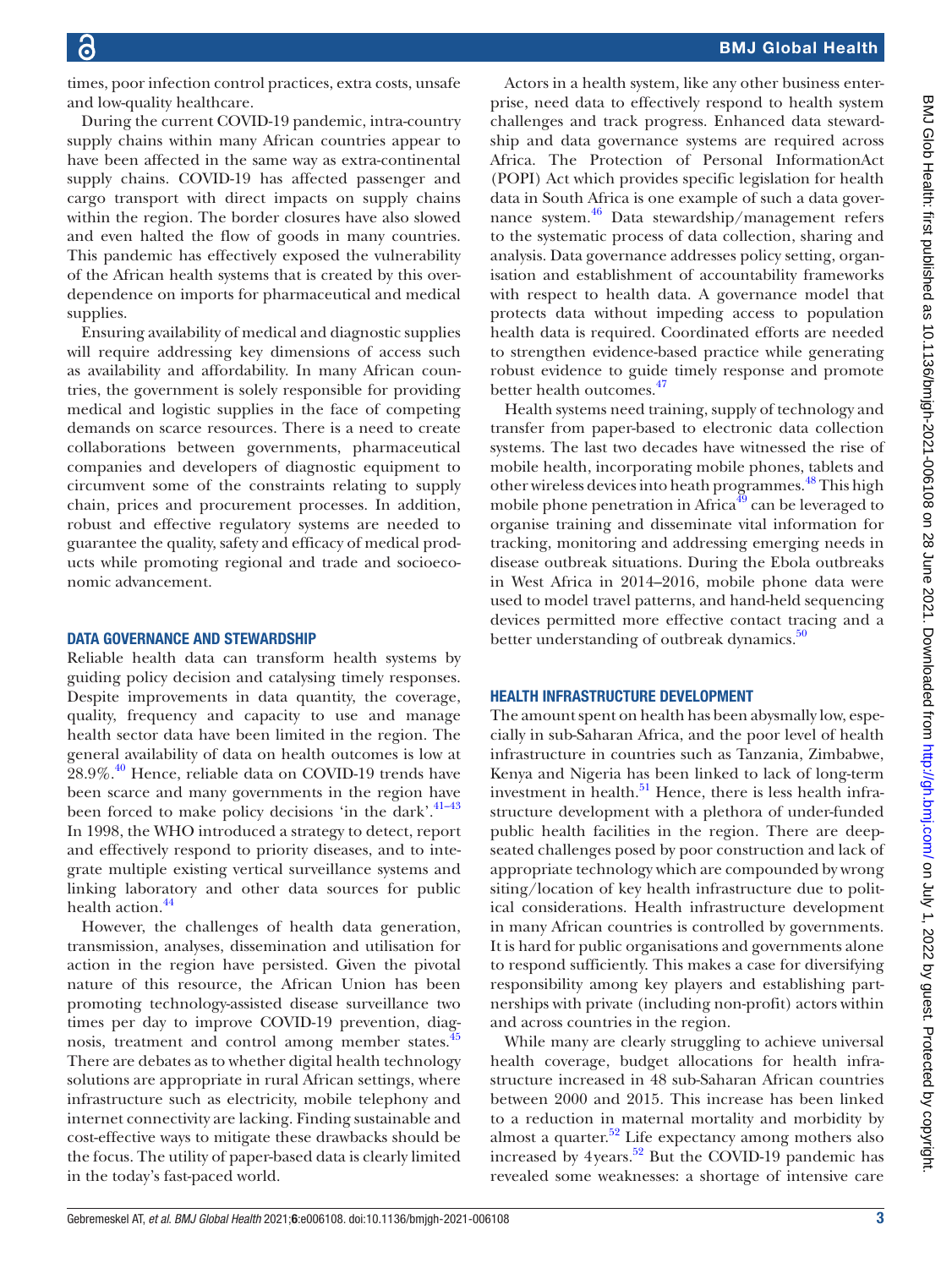Health infrastructure development is required to facil-itate the seven domains of quality<sup>[53](#page-4-33)</sup>—patient experience, effectiveness, efficiency, timeliness, safety, equity and sustainability. A robust engagement with the private sector in health system financing and administration could potentially address some infrastructural limitations. This could be achieved by carefully regulated public private partnership to promote resource sharing, collaboration, competitiveness and economies of scale, especially in countries with strong public finance management and regulatory capacity.<sup>[54](#page-4-34)</sup> The private sector can contribute to the delivery of assets, technology, services, capital, for healthcare infrastructure development and operations.<sup>[55](#page-4-35)</sup> However, public private partnership requires that governments have the necessary regulatory capacity to ensure that the drawbacks of neoliberal policies are curtailed. $56$ They are not advisable otherwise.

So far, the contribution of public private partnerships to health service delivery and financing have been seen in some African countries.<sup>57</sup> However, these contributions are minimal in pharmaceuticals, digital health technology, quality assurance, diagnostic, laboratory and professional training.<sup>52</sup> More efforts and regulatory attention are required to fill gaps in the existing public private partnership frameworks. Majority of Africans live in rural areas and obtain their livelihood within informal sector; many are unable to pay for healthcare from their pocket or payrolls. Data from many African countries suggest that in a context of high informality of labour markets, tax-financed national health systems is a particularly viable mechanism for mobilising resources for the health sector. $58$  It is also important to scale up collaboration with local and international civil society organisation for resource mobilisation while harmonising these efforts with local context and priority.

# **CONCLUSION**

The COVID-19 pandemic has further exposed the fragility of the health systems in sub-Saharan Africa and the need to boost the resilience of these systems to respond to disease outbreaks. Priority should be given to community-led health initiatives and health workers; ensuring reliable medical and diagnostic supplies; fostering evidencebased practice; and raising additional revenue to boost health system financing within the region, including for health infrastructure development. These recommendations are largely focused on boosting health system resilience at the community level. However, they all require stronger health system governance, including multisectoral collaboration within countries. In addition, greater

regional collaborations on these fronts could secure lasting gains for African health systems that extend beyond the current pandemic.

Twitter Seye Abimbola [@seyeabimbola](https://twitter.com/seyeabimbola)

Contributors SY led the design and the review. ATG developed the initial draft. SY, SA and AO provided feedback and critically reviewed the manuscript for its intellectual content. SY had final responsibility to submit. All authors read and approved this final commentary.

Funding The authors have not declared a specific grant for this research from any funding agency in the public, commercial or not-for-profit sectors.

Competing interests SY and SA are, respectively, associate editor and editor-inchief of BMJ Global Health.

Patient consent for publication Not required.

Provenance and peer review Not commissioned; internally peer reviewed.

Data availability statement No data are available.

Open access This is an open access article distributed in accordance with the Creative Commons Attribution Non Commercial (CC BY-NC 4.0) license, which permits others to distribute, remix, adapt, build upon this work non-commercially, and license their derivative works on different terms, provided the original work is properly cited, appropriate credit is given, any changes made indicated, and the use is non-commercial. See: [http://creativecommons.org/licenses/by-nc/4.0/.](http://creativecommons.org/licenses/by-nc/4.0/)

#### ORCID iDs

Seye Abimbola <http://orcid.org/0000-0003-1294-3850> Sanni Yaya<http://orcid.org/0000-0002-4876-6043>

### **REFERENCES**

- <span id="page-3-0"></span>United Nation. MDG 2015 rev (July 1).pdf [Internet]. Available: [https://www.un.org/millenniumgoals/2015\\_MDG\\_Report/pdf/MDG%](https://www.un.org/millenniumgoals/2015_MDG_Report/pdf/MDG%202015%20rev%20(July%201).pdf) [202015%20rev%20\(July%201\).pdf](https://www.un.org/millenniumgoals/2015_MDG_Report/pdf/MDG%202015%20rev%20(July%201).pdf) [Accessed 26 Jun 2020].
- <span id="page-3-1"></span>2 Turenne CP, Gautier L, Degroote S, *et al*. Conceptual analysis of health systems resilience: a scoping review. *[Soc Sci Med](http://dx.doi.org/10.1016/j.socscimed.2019.04.020)* 2019;232:168–80.
- 3 Bozorgmehr K, Roberts B, Razum O, eds. *Health Policy and Systems Responses to Forced Migration [Internet]*. Springer International Publishing, 2020. [https://www.springer.com/gp/book/](https://www.springer.com/gp/book/9783030338114) [9783030338114](https://www.springer.com/gp/book/9783030338114)
- <span id="page-3-2"></span>4 Organisation for Economic Co-operation and Development. States of fragility 2016: understanding violence [Internet]. Available: [https://](https://www.oecd-ilibrary.org/development/states-of-fragility-2016_9789264267213-en;jsessionid=Gn-dB_JUwaszmMF70NL2XkWJ.ip-10-240-5-5) [www.oecd-ilibrary.org/development/states-of-fragility-2016\\_](https://www.oecd-ilibrary.org/development/states-of-fragility-2016_9789264267213-en;jsessionid=Gn-dB_JUwaszmMF70NL2XkWJ.ip-10-240-5-5) [9789264267213-en;jsessionid=Gn-dB\\_JUwaszmMF70NL2XkWJ.ip-](https://www.oecd-ilibrary.org/development/states-of-fragility-2016_9789264267213-en;jsessionid=Gn-dB_JUwaszmMF70NL2XkWJ.ip-10-240-5-5)[10-240-5-5](https://www.oecd-ilibrary.org/development/states-of-fragility-2016_9789264267213-en;jsessionid=Gn-dB_JUwaszmMF70NL2XkWJ.ip-10-240-5-5) [Accessed 09 Jan 2021].
- <span id="page-3-3"></span>5 Abimbola S, Topp SM. Adaptation with robustness: the case for clarity on the use of 'resilience' in health systems and global health. *[BMJ Glob Health](http://dx.doi.org/10.1136/bmjgh-2018-000758)* 2018;3:e000758.
- <span id="page-3-4"></span>6 Organisation for Economic Co-operation and Development. Guidelines for Resilience Systems Analysis: Facilitation Guide [Internet]. (Best Practices in Development Co-operation), 2014. Available: [https://www.oecd-ilibrary.org/development/guidelines](https://www.oecd-ilibrary.org/development/guidelines-for-resilience-systems-analysis-facilitation-guide_a0714975-en)[for-resilience-systems-analysis-facilitation-guide\\_a0714975-en](https://www.oecd-ilibrary.org/development/guidelines-for-resilience-systems-analysis-facilitation-guide_a0714975-en)  [Accessed 31 May 2021].
- <span id="page-3-5"></span>7 Topp SM. Power and politics: the case for linking resilience to health system governance. *[BMJ Glob Health](http://dx.doi.org/10.1136/bmjgh-2020-002891)* 2020;5:e002891.
- <span id="page-3-6"></span>8 Abimbola S, Negin J, Martiniuk AL, *et al*. Institutional analysis of health system governance. *[Health Policy Plan](http://dx.doi.org/10.1093/heapol/czx083)* 2017;32:1337–44.
- <span id="page-3-7"></span>9 World Health Organization. Coronavirus Disease (COVID-19) Dashboard [Internet]. Available: <https://covid19.who.int>[Accessed 21 Nov 2020].
- <span id="page-3-8"></span>World Health Organization. Coronavirus (COVID-19) events as they happen [Internet]. Available: [https://www.who.int/emergencies/](https://www.who.int/emergencies/diseases/novel-coronavirus-2019/events-as-they-happen) [diseases/novel-coronavirus-2019/events-as-they-happen](https://www.who.int/emergencies/diseases/novel-coronavirus-2019/events-as-they-happen) [Accessed 31 May 2021].
- <span id="page-3-9"></span>11 Bell BP. Overview, Control Strategies, and Lessons Learned in the CDC Response to the 2014–2016 Ebola Epidemic. MMWR Suppl [Internet], 2016. Available: [https://www.cdc.gov/mmwr/volumes/65/](https://www.cdc.gov/mmwr/volumes/65/su/su6503a2.htm) [su/su6503a2.htm](https://www.cdc.gov/mmwr/volumes/65/su/su6503a2.htm) [Accessed 31 May 2021].
- <span id="page-3-10"></span>12 Organisation for Economic Co-operation and Development. Strengthening health systems during a pandemic: The role of development finance [Internet], 2014. Available: [https://www.oecd.](https://www.oecd.org/coronavirus/policy-responses/strengthening-health-systems-during-a-pandemic-the-role-of-development-finance-f762bf1c/) [org/coronavirus/policy-responses/strengthening-health-systems-](https://www.oecd.org/coronavirus/policy-responses/strengthening-health-systems-during-a-pandemic-the-role-of-development-finance-f762bf1c/)